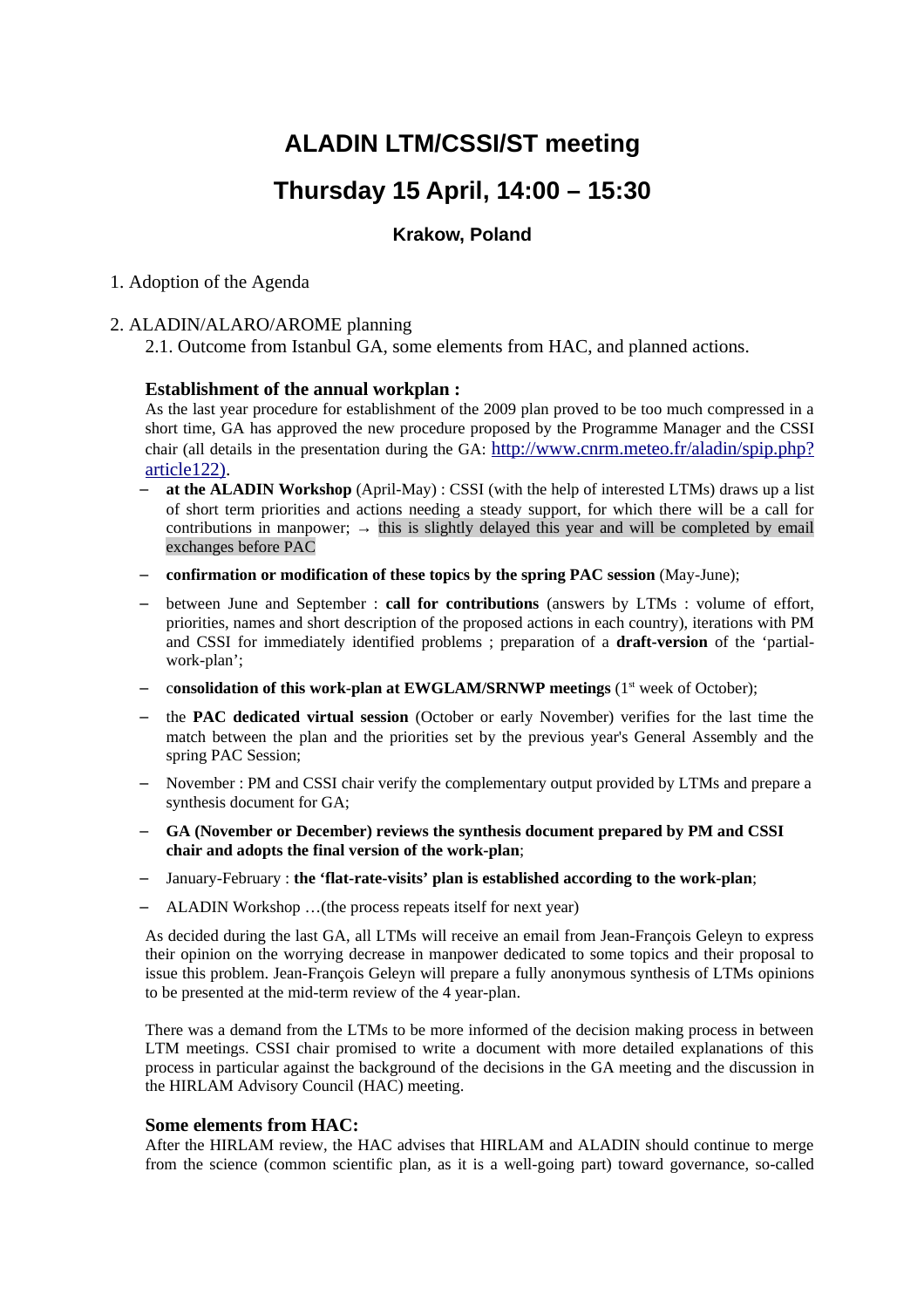bottom-top convergence. The core of the procedure to make changes in the governance is at the level of PAC.

## **MoU4 :**

Claude Fischer is the chairman of the redaction committee for the MoU4 (PAC chair, PM, CSSI chair and French LTM) : the GA guidelines are that the MoU4 should keep to governance and contain a description of how we work (maintenance) but would not mention technical or scientific plans.

- Expected changes to the MoU : internal matters :

− reassessing the role of CSSI and LTMs and the relationship within these two bodies ;

- − policy of code distribution (appendix to the MoU, co-signed with HIRLAM);
- − explicit the ToR of the Bureau if we keep a bureau;

− keep the MoU simple and rather short and if some parts proved usefulness during the last five years, we should erase them.

- About flat-rate :

The GA votes the yearly contribution but the flat-rate document is not validated nor by GA, nor by PAC : it is a day-to-day PM management task and, as we face a drop in offers for stays or stagiaires, it would be strange to ask for more governance from PAC or GA. The opportunity to try to finance cross-stays between HIRLAM and ALADIN was raised but the ALADIN management through that the flat-rate mechanism supported only by non-LACE and non-MF partners would not be a fair way to address the issue. This should become a transversal topic of discussion with HIRLAM at a later stage.

#### - Governance :

CSSI chair explains the ALADIN governance (see matrix on the aladin web) and the HIRLAM one: as both consortia have different bodies, it is difficult to organize strategic meetings between corresponding bodies. In a bottom-top convergence, i.e. everyone recognizes that the scientific merge with HIRLAM is progressing at a steady pace and that we should merge first the science completely and then address the merge of the two governance structures. So, it was felt during the HIRLAM Advisory Council (HAC) that we will not have a common MoU for 2010-2011-2015. However we should pay attention to avoid writing down any elements in the coming MoU4, that could limit the bottom-up merge, i.e. that could limit a complete merge in the planning and the execution of a common scientific programme. If CSSI-LTM agree on this bottom-up approach then the yearly redaction of the work plans will become crucial, reinforcing the proposal of the above-mentioned procedure. All this may be reflected in the content of MoU4. CSSI-LTM were expected to take note of this impending decision. They were not expected to express any informed opinion on the choice of this bottom-up approach at this meeting. Instead, Claude Fischer will write a mail to CSSI and LTM asking them for suggestions how to handle this issue about merging but not too quickly?

2.2. Follow up of the convergence actions decided during the ``convergence days': the physics-dynamics interface.

Due to lack of time, this point was not addressed.

## 2.3. SURFEX

Jean-François Geleyn feels that SURFEX scientific goals are good but political and technical ones are not.

Jean-François Mahfouf is less pessimistic : last year SURFEX main issue was efficiency and an action had been taken. HIRLAM has started to use SURFEX with reasonable technical success. At MF, the ALADIN oversea and Reunion project will begin in parallel suite. Claude recalls that, when Partners face some problem with SURFEX, they should describe their difficulties and it will be up to the SURFEX team in Toulouse to study them and find a compromise between time, manpower and priorities.

If someone wishes to propose some modifications in SURFEX, he should discuss directly with concerned people (it is the same procedure, as explained by Ryad, for GMAP people with IFS).

CSSI chair summarized the participants agreement: a slow but a long term development.